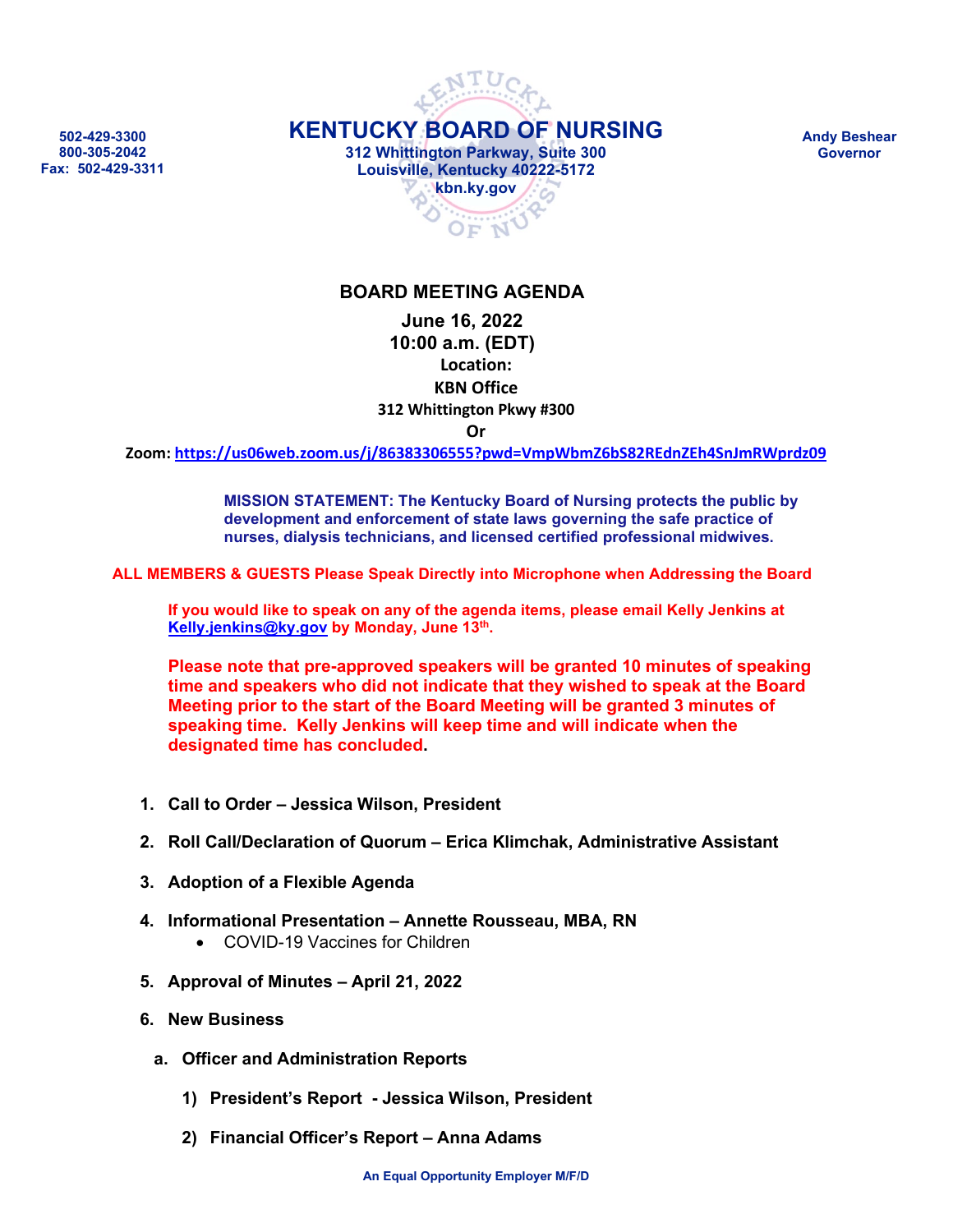- **3) Executive Director's Report - Kelly Jenkins**
- **4) General Counsel's Report- Jeff Prather**
- **b. Kentucky Board of Nursing Committee Reports** 
	- **1) Credentials Review Panel**
		- **April 21, 2022**
		- **May 19, 2022**
	- **2) Education Committee**
		- **May 19, 2022**
	- **3) Practice Committee**
		- **May 20, 2022**
	- **4) Consumer Protection Committee**
		- **May 19, 2022**
	- **5) Advanced Practice Registered Nurse Council**
		- No report
	- **6) Dialysis Technician Advisory Council** 
		- No report
	- **7) Governance Committee**
		- **May 19, 2022**
	- **8) Certified Professional Midwives Advisory Council**  ● **May 23, 2022**
- **c. CLOSED SESSION**

**No matters may be discussed during a closed session other than those within the scope of the topic announced prior to convening the closed session.** 

**No final action may be taken while in closed session. After the public meeting reconvenes, final action may be taken, but final action is not required.**

**Upon returning to public session, any final action regarding matters discussed in close session should be moved and voted upon.**

#### **Pursuant to KRS 61.810(1)(j), the purpose of the closed session is for "QUASI-JUDICIAL DELIBERATIONS"**

Definition: Deliberations of judicial or quasi-judicial bodies regarding individual adjudications or appointments, at which neither the person involved, his representatives, nor any other individual not a member of the agency's governing body or staff is present, but not including any meetings of planning commissions, zoning commissions, or boards of adjustment;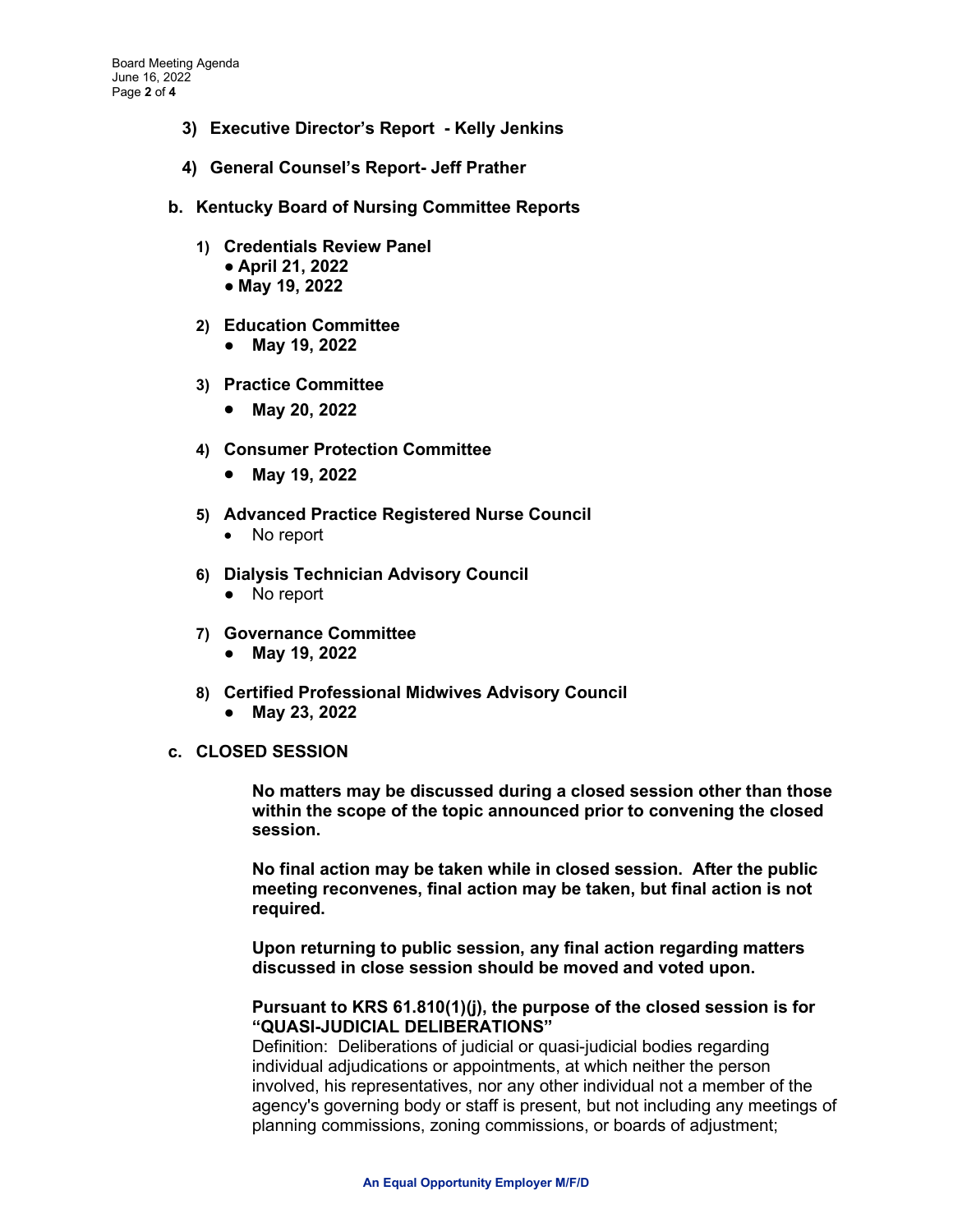### **Pursuant to KRS 61.810(1)(f), the purpose of the closed session is to discuss**

#### **"PERSONNEL ACTIONS"**

Definition:Discussions or hearings which might lead to the appointment, discipline, or dismissal of an individual employee, member, or student without restricting that employee's, member's, or student's right to a public hearing if requested. This exception shall not be interpreted to permit discussion of general personnel matters in secret;

#### **1) Recommended Orders**

**a)** Recommended Orders with no exceptions filed

| <b>Decision Number</b> | <b>Name</b>           | <b>License Number</b>                                    |
|------------------------|-----------------------|----------------------------------------------------------|
| 022-06-22              | Branstetter, Susan    | <b>RN License No. 1073573</b><br>LPN License No. 2019819 |
| 023-06-22              | Coleman, Melissa      | LPN License No. 2037487                                  |
| $024 - 06 - 22$        | Doublin, Julie        | <b>RN License No. 1112581</b>                            |
| 025-06-22              | Hunt, Markita         | LPN License No. 2044008                                  |
| 026-06-22              | Massey, Shelley       | LPN License No. 2027192                                  |
| 027-06-22              | McClave, Brittany     | LPN License No. 2042044                                  |
| 029-06-22              | Rack, Andrew          | RN License No. 1125320                                   |
| 030-06-22              | Scalf, Jennifer       | <b>RN License No. 1103344</b>                            |
| 031-06-22              | Smallwood, Amy        | LPN License No. 2040915                                  |
| 032-06-22              | Thomas, Crystall      | LPN License No. 2049366                                  |
| 033-06-22              | Williams, Christopher | LPN License No. 2052492                                  |

**b)** Recommended Orders with exceptions filed

| <b>Decision Number</b> | <b>Name</b>    | <b>License Number</b>   |
|------------------------|----------------|-------------------------|
| 028-06-22              | Murphy, Jeremy | LPN License No. 2052287 |

- **2) Personnel Matter: Chris Dixon v. KBN**
- **3) Personnel Affirmations**
	- **9) Information/Announcements**
	- **10) Correspondence**
	- **10) Future Board Discussion Items**